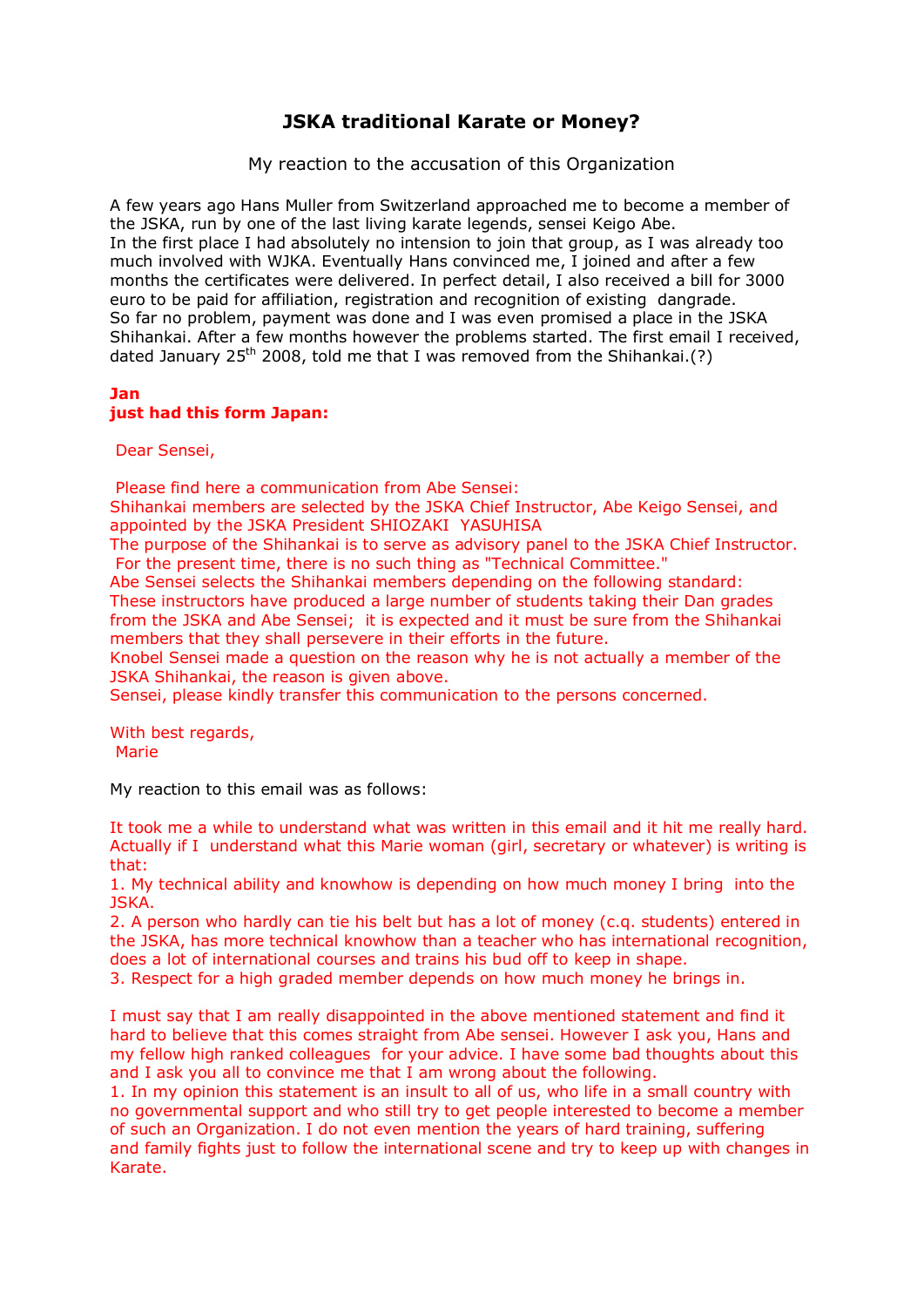2. I have to convince my students that it is not true, that I am no longer in the Shihankai due to the fact that I do not bring in enough money to keep that part of Japans economy floating

3. I have to convince my higher ranked members that it is not true that JSKA is not a Fundraising Organization, but a Karate Organization, as I expected it would be.

 I can keep on going with those thoughts, but I think I will stop here. At the moment I am convinced that I made a very big mistake to enter the JSKA. You Hans asked me to become a member and after a long period of hesitation I agreed. Please do not make me feel sorry about this decision.

I have, at last, a list with people who wants to become a member. I have a list of about 35 people who wants to enter the WC. A few of them wants to do grading and training. I have a list of people who wants to re-register their high grades. What do I tell them? I am hesitating now and actually I want to tell them that entering is not for SPORT, but for raising money. Sorry, but at the moment I feel like this. I am very disappointed and insulted and if you all cannot convince me that I am wrong, I must and will reconsider my membership.

The reason? I did not bring in enough money. The email made me believe that technical knowledge was depending how much money I would bring in. After several emails with JSKA HQ it was more or less rectified. Believe it or not I was a member of this Shihankai again. However the first fight had started.

During the WC in Manchester all Shihankai members were installed and received an official certificate. Nice, but I was almost forgotten. That made me start having second thoughts about this group. I really got the feeling " they want you in, but actually they do not want you" .

Problems really started in Portugal during the presentation of the next WC to be held in 2010 in Portugal. There should have been a Shihankai meeting in which, we as members, had a saying and decision would have been made. After the introduction we were told that Abe sensei had absolutely no idea what the Shihankai was all about and that all decisions already had been made. More over the Portugal Organization forced all members in a rip-off program by asking a lot of money from JSKA members in order to be able to participate. Once you all receive the invitation, you will see what I mean. Pay what they ask or you cannot enter. We calculated that we could go to Portugal, stay in a hotel and participate for half the money they offer. A rip-off of the first degree. I really felt tricked into that money greedy Organization and upon return in the Netherlands I withdraw from JSKA.

Dear All,

After long consideration I have decided to resign from JSKA Shihankai and to finish my membership with the JSKA.

JSKA has lost credibility in my eyes and has become too much money related. Also the personal interest for own profit of some of the Shihankai members is disgusting. Last but not least I learned that the Shihankai is a farce and was only mend to be an attraction gimmick to get high ranked Gaijin into the JSKA.

This made me decide to leave JSKA.

I will now put all my effort into the WJKA and the Organizations WJKA is cooperating with.

Best Regards Jan Knobel 8th dan President WJKA

JSKA did react with an email, which said that I was already fired before I resigned (?). No word what so ever from HQ about the reason why. Not even after JKA NL wrote an email.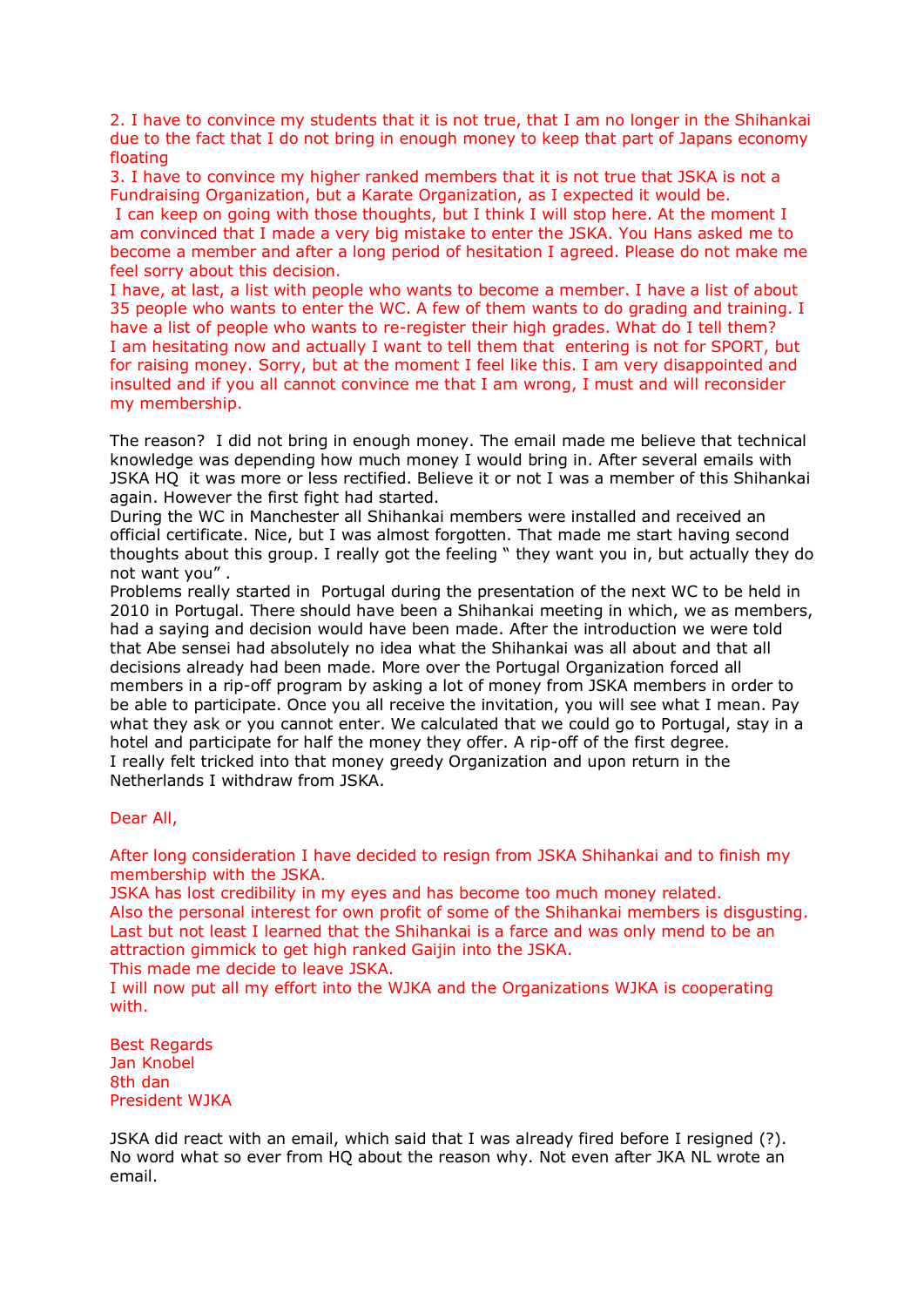Dear sensei Abe

We, board of JKA the Netherlands & sensei J.G. Knobel, wants to know the reason of resignation of sensei Knobel & the organisation JKA the Netherlands from the JSKA ? What did we do ?

Please explain....!!!!!!!!

Is it the normal procedure in Japan that you inform everybody about this matter and not inform the person himself ?

Until now the message below is the first message about resignation that we and sensei Knobel receive from you !!

Payment.

We have paid our affiliation fee and Dan fees We want you to refund us all the money a 2100 Euro we have paid to JSKA to our account ING bank 1497142 attn. to Mr. J.G.Knobel, Bredaseweg 42, 4702 KV Roosendaal, Netherlands.

**Regards** 

Board of directors JKA the Netherlands

until I wrote the following email and received the professional (?) answers from the PR lady.

From: Marie, PR Manager - Sent: Sunday, June 07, 2009 1:55 PM To: ika Subject: from JSKA Japan - 090607 - Re: att. to Headquarters

I could just fax this mail to Abe sensei and you can be sure sensei saw it by the time you will receive this.

----- Original Message ----- From: jka To: JSKA Japan Sent: Friday, June 05, 2009 11:00 PM Subject: att. to Headquarters

Dear Sirs,

On behalf of JKA/JSKA the Netherlands, its members and myself I write you this email out of discontent and disappointment.

On May 22nd JKA/JSKA NL administration has send you an email about their expel from the JSKA.

You, being HQ, have ignored this email and have refused, up till now, to respond to this email.

No, you mistake, your mail was passed exactly the same day to Abe sensei, and I am sure Abe sensei saw it because sensei called just after it had been forwarded. But as Abe sensei did not required any reply to be sent, none was sent. This is the way it works here, and after all, at that time, you were no more a JSKA affiliate.

JKA/JSKA NL does not know, why her Organization is expelled from JSKA. Only Abe sensei can answer you.

It would speak of manners if you, as HQ, would respond to that email. There it is, don't cry.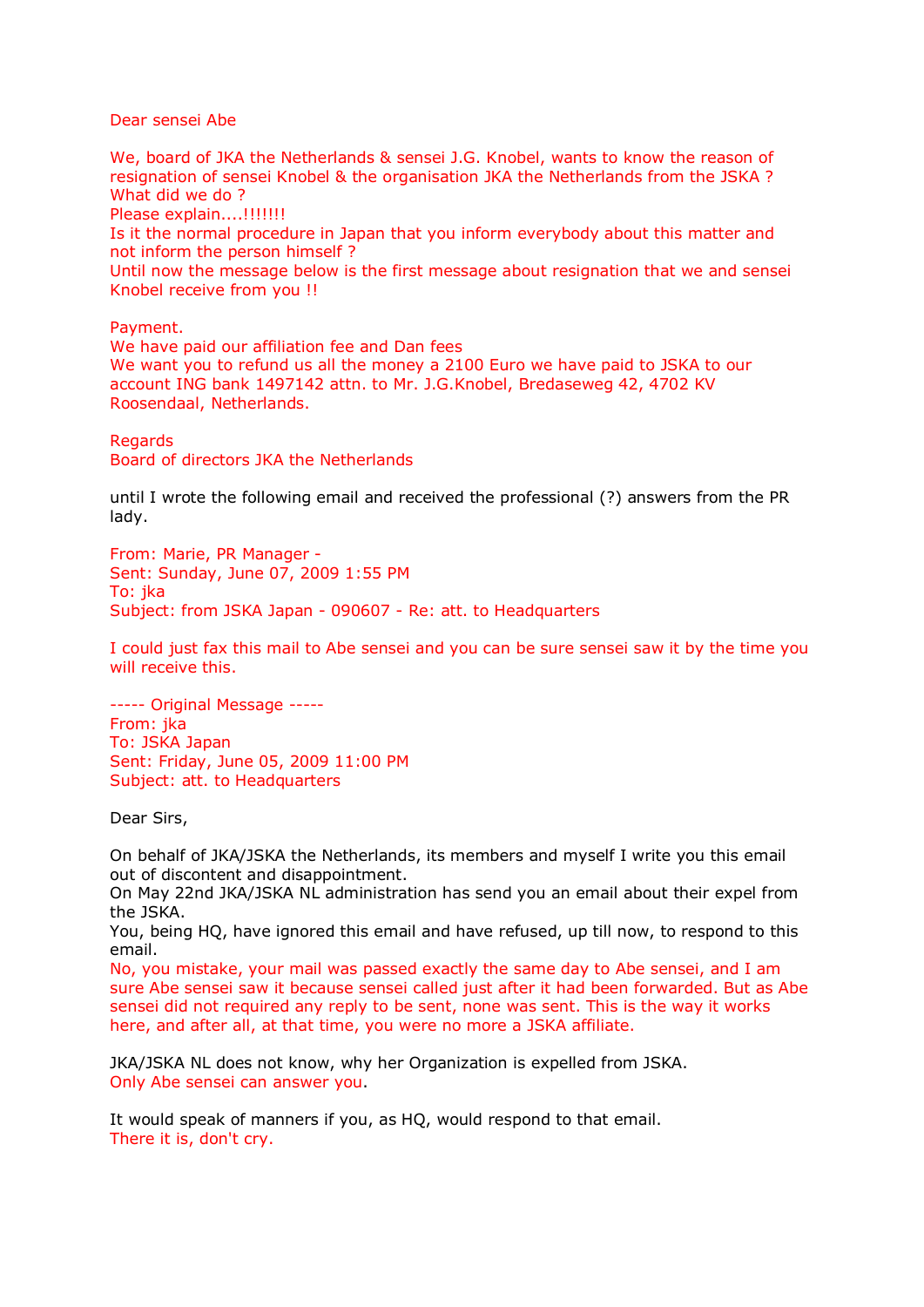I myself do not know why this decision was made and why I was expelled from JSKA. Mr. Carruthers was ordered to remove my name from your website on the 20th of May. His exact words spoke of astonishment and disbelieve, as he himself did not know or understood this sudden action.

Why do you try to involve other persons ? You cannot defend your case yourself? Be a man, and a gentleman, if you can. Nobody has nothing to do with none of it, and as i told you before, only complaints received straight here from the concerned person at JSKA Japan are considered, otherwise it is just somebody's word against somebody else's word.

Yet did you put on your website that I was removed from JSKA starting 18th of May. So the decision was anti dated to make your Organization look good or to cover up my email dated the 21st of May in which I resigned from JSKA.

No, Abe sensei called me the Monday 18th around 2-3 pm, i believe, straight back from Europe, to ask that your name be removed from affiliates, Shihankai and Dan holders. I sent a mail to the web master on the spot, but as he was busy, he could finally do the job only the Wednesday night i think, Japan time. There is no problem with that. If you had controlled yourself and let it go, your dismissal would not have been written black on white, you can blame only yourself about that.

Your way of handling matters is very disrespectful and is typical for the way you, as HQ, ignore and disrespect your members.

I don't know about that, why should anybody be ignored or disrespected ? All affiliates are the same for me, and all mails are processed the same.

To support the above, let me remind you the email, which was send by HQ about my membership in the Shihankai. I was not allowed in the Shihankai because I did not bring in enough money.

Again you understand nothing, the mail was written by Abe sensei himself, translated as it was, and was clear enough that among other requirements to be admitted to the Shihankai, one was, yes, to register Dan with the JSKA. If you file as neatly as i do, you can verify yourself. Now, if your bad will turn it into something else, that's your business. You were the only one, to my knowledge.

My reaction to that email was clear. Crying, as usual.

I believe that you as HQ and some of the Shihankai members are misleading Abe sensei. It is my honest believe that emails addressed to Abe sensei are purposely translated wrong to discredit members.

Don't make yourself tired, i have no concern and no responsibility about the mails contents coming from any side, and consequently, your mails, and anybody else mails, are translated just are they are, why you cant understand that? My job is to pass them as they are, and this i do, like it or not.

Especially in my case I am convinced about that. You mistake, you are nothing special and your mails were always processed just the same as everybody else mail.

It is my believe that certain Shihankai members have put me in a bad daylight and that Abe sensei has no idea what really is going on. You mistake again, Abe sensei thinks for himself.

I could go on with arguments but I will keep that when I publish my findings about JSKA HQ and her way of dealing with Abe sensei and JSKA members on the internet. her ? you mean me ? again you mistake, either people talk for themselves or Abe sensei talks for himself, i have nothing to do with it except to pass it as it is.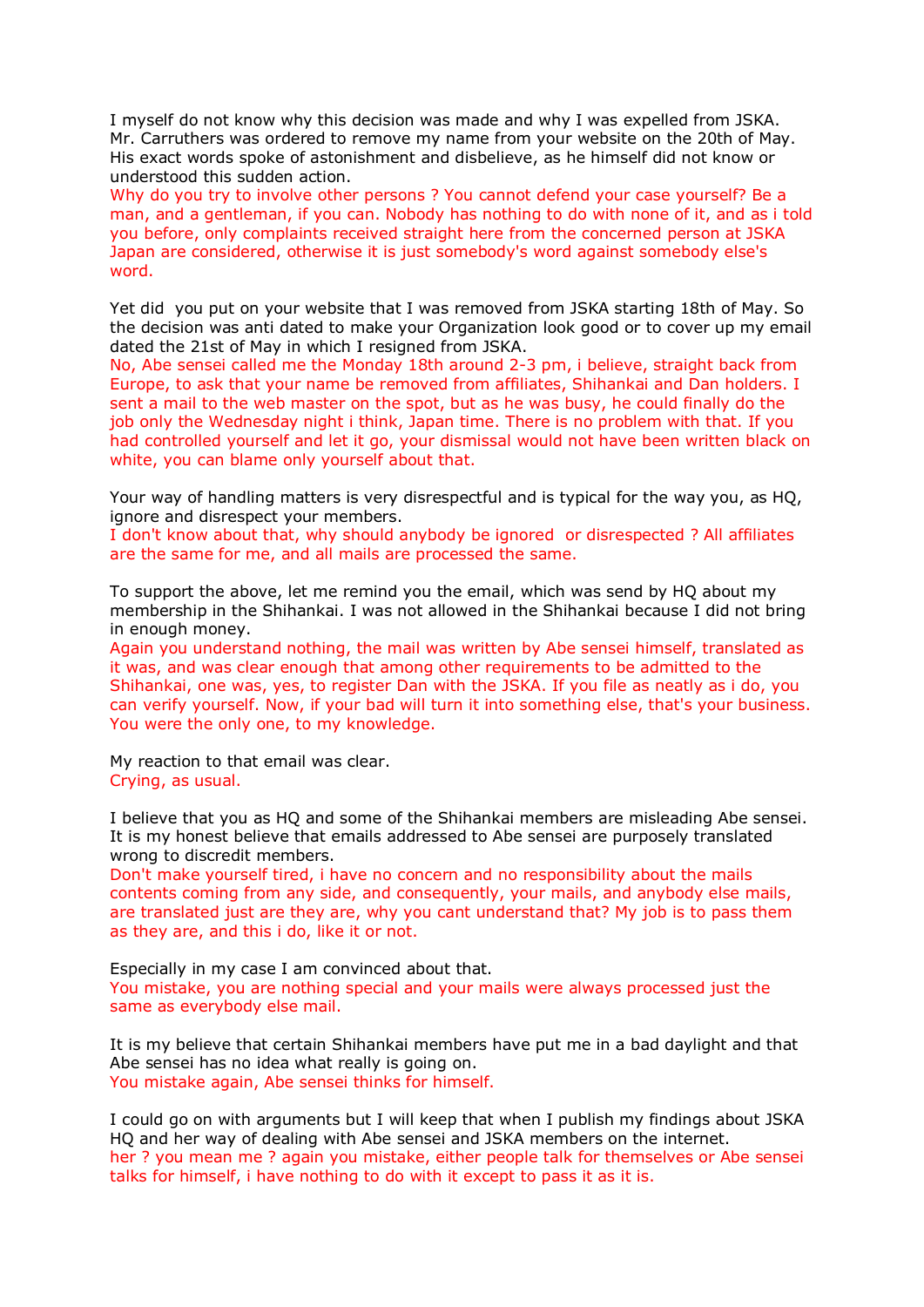I respect Abe sensei highly, maybe more than some of the Shihankai members, and without a problem I accept his decision. Hakuna Matata.

As the President of the WJKA I will support JSKA as before, because I believe that all Shotokan Organizations should be one again. Inch'allah.

As a private person I will tell people to stay away from JSKA and not to get involved. I even will urge them to leave JSKA, the reason should be clear You are very nervous and i can see that you are not exactly afraid of paradoxes.

The way HQ and some of the Shihankai members have played this game is to me unacceptable.

You understand nothing, there is no game nowhere, it was Abe sensei decision, why do you try also to reject blame on others ?

HQ has accepted JKA/JSKA NL, its members and my money. Now, without notice, we are expelled, but you still keep the money. Acceptance of affiliation or dismissal depends only on Abe sensei decision, HQ has nothing to do with it.

You, as HQ, disregard and ignore our email, not even acknowledge receipt. Now you have it, i am sure perhaps more than you ask for.

Very unmannered, unprofessional and disrespectful behaviour. So be it, but there is nothing to be done about that; i am at Abe sensei and JSKA affiliates service only.

I advice you to transfer the amount we have paid, being 3124 Euro to our account as soon as possible This depends on Abe sensei alone.

I also advice you to remove the announcement about me on your website. This also depends on Abe sensei alone. For your information, Naito sensei, who has as well received all your previous mails, will of course also receive this one.

Also, from now on, send your communications directly to Abe sensei fax, like that you can sleep on your two ears about what arrives to Abe sensei. I will forever refuse to translate any of your mails, this is the last one, a guarantee for you.

If not, JKA/JSKA NL and myself will publicly accuse your Organization from stealing and committing fraud. Shikata ga nai.

I await your answer and money transfer. You await Abe sensei reply, nothing else to do.

Marie, PR Manager ============================== Japan Shotokan Karate Association ============================== Tel./Fax:  $+813-3944-3574$